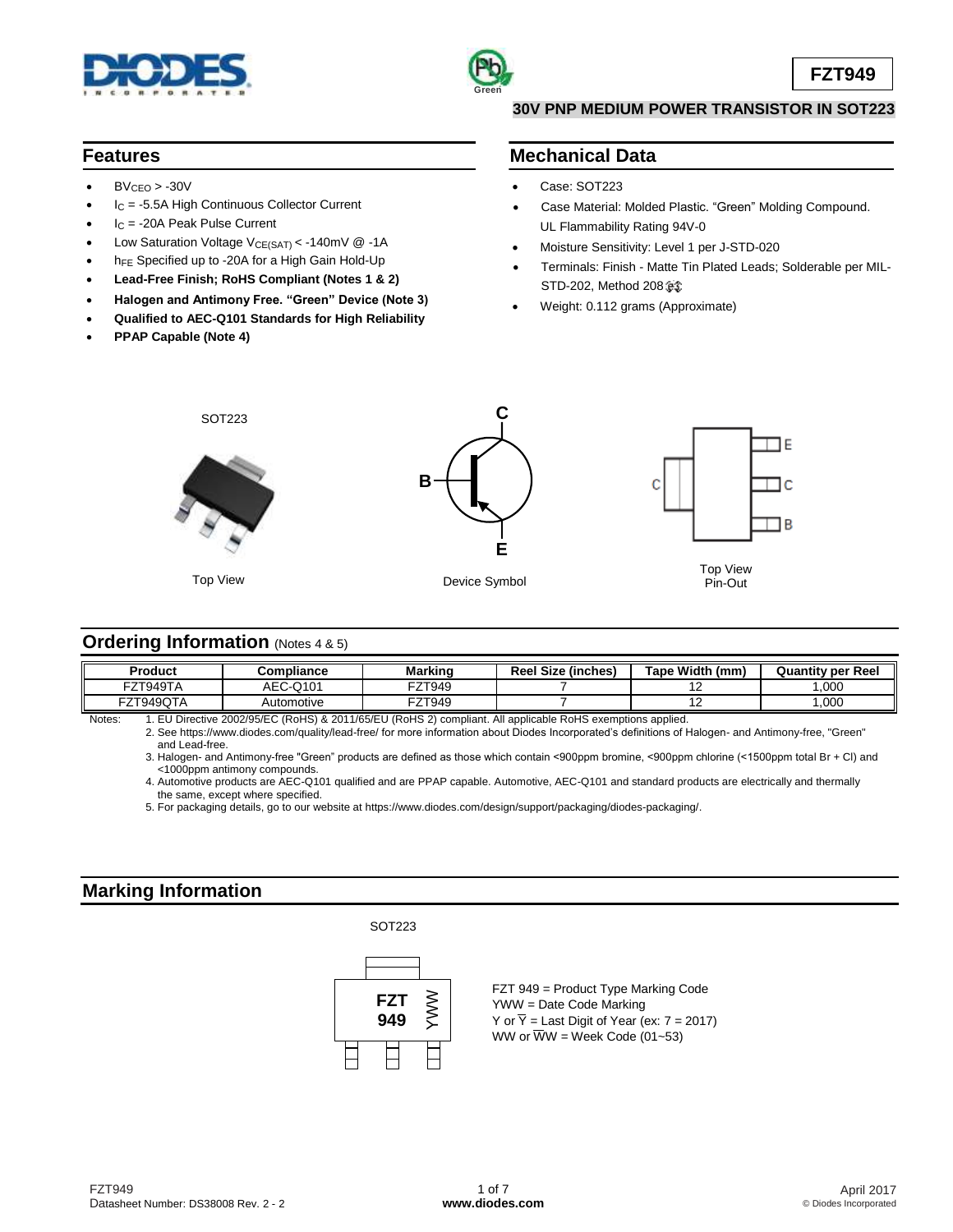

### **Absolute Maximum Ratings** (@TA = +25°C, unless otherwise specified.)

| <b>Characteristic</b>        | Symbol                 | Value  | Unit |
|------------------------------|------------------------|--------|------|
| Collector-Base Voltage       | V <sub>CBO</sub>       | $-50$  |      |
| Collector-Emitter Voltage    | <b>V<sub>CEO</sub></b> | $-30$  |      |
| Emitter-Base Voltage         | <b>VEBO</b>            |        |      |
| Continuous Collector Current | ΙC                     | $-5.5$ |      |
| Peak Pulse Current           | <b>ICM</b>             | $-20$  |      |

# **Thermal Characteristics** (@T<sub>A</sub> = +25°C, unless otherwise specified.)

| Characteristic                          | Symbol   | Value                  | Unit            |          |  |
|-----------------------------------------|----------|------------------------|-----------------|----------|--|
| <b>Power Dissipation</b>                | (Note 6) |                        | 3.0<br>24       | W        |  |
| <b>Linear Derating Factor</b>           | (Note 7) | $P_D$                  | 1.6<br>12.8     | $mW$ /°C |  |
|                                         | (Note 6) | $R_{\theta$ JA         | 42              | °C/W     |  |
| Thermal Resistance, Junction to Ambient | (Note 7) | $R_{\theta$ JA         | 78              |          |  |
| Thermal Resistance Junction to Lead     | (Note 8) | $R_{\theta \text{JL}}$ | 8.8             |          |  |
| Operating and Storage Temperature Range |          | TJ, T <sub>STG</sub>   | $-55$ to $+150$ | °C       |  |

### **ESD Ratings** (Note 9)

| Characteristic                             | Symbol  | Value | Unit | <b>JEDEC Class</b> |
|--------------------------------------------|---------|-------|------|--------------------|
| Electrostatic Discharge - Human Body Model | ESD HBM | 4.000 |      | 3A                 |
| Electrostatic Discharge - Machine Model    | ESD MM  | 400   |      |                    |

Notes: 6. For a device mounted with the collector lead on 52mm x 52mm 2oz copper that is on a single sided 1.6mm FR4 PCB; device is measured under still air conditions whilst operating in a steady-state.

7. Same as Note 6, except mounted on 25mm x 25mm 1oz copper.

8. Thermal resistance from junction to solder-point (at the end of the collector lead).

9. Refer to JEDEC specification JESD22-A114 and JESD22-A115.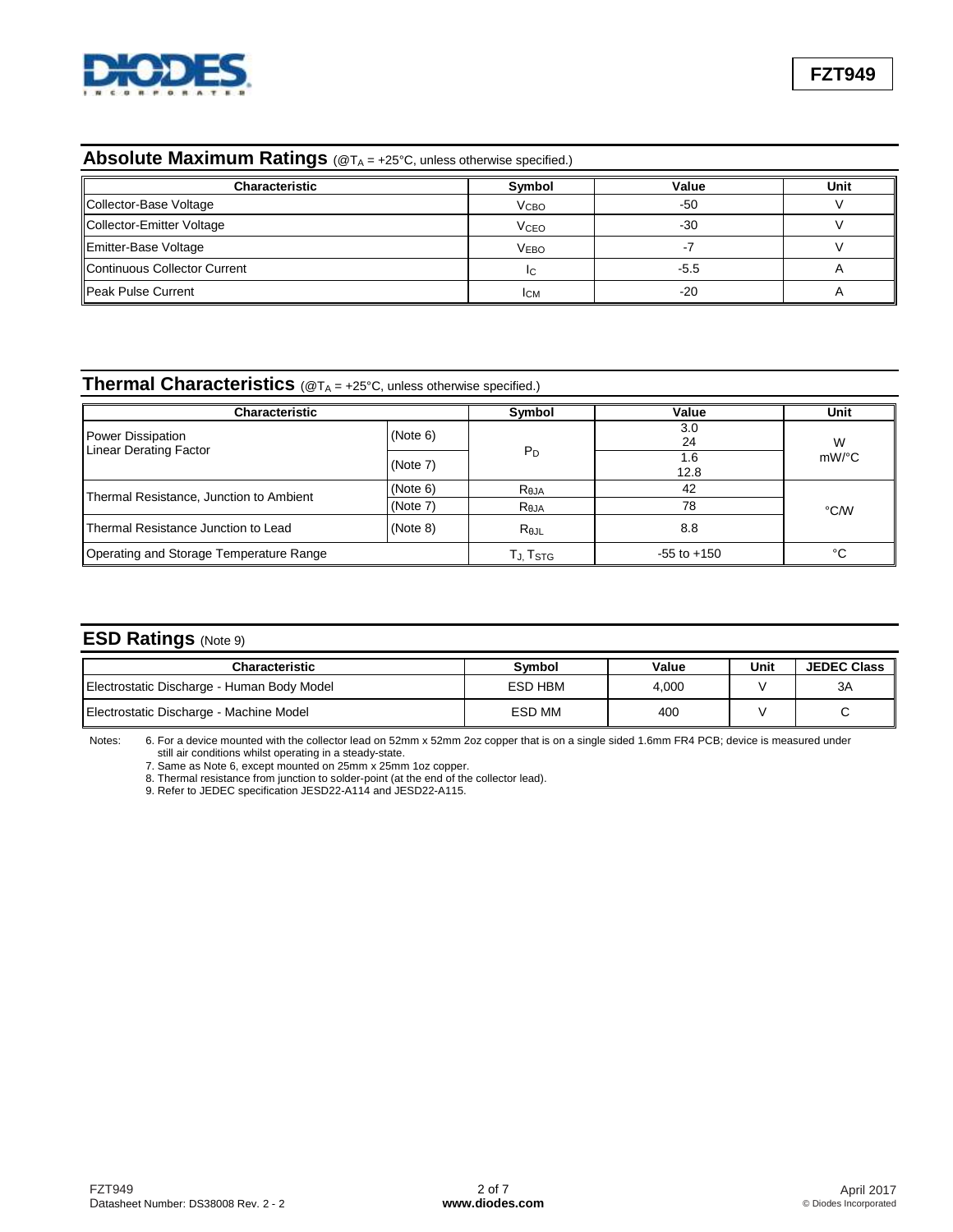

## **FZT949**

## **Thermal Characteristics and Derating Information**

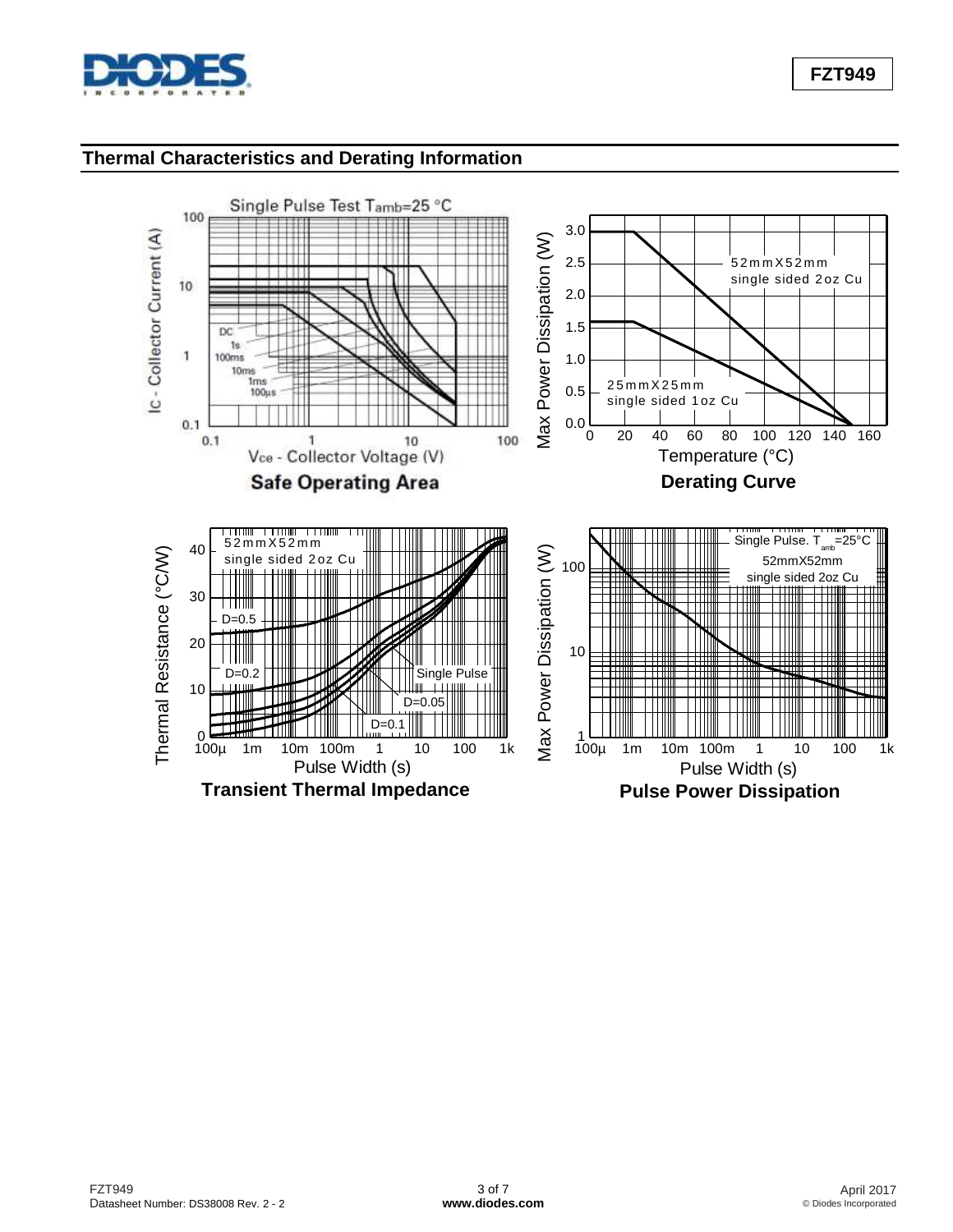

# **Electrical Characteristics** (@T<sup>A</sup> = +25°C, unless otherwise specified.)

| <b>Characteristic</b>                          | Symbol                  | Min                      | Typ.     | Max      | Unit       | <b>Test Condition</b>                            |
|------------------------------------------------|-------------------------|--------------------------|----------|----------|------------|--------------------------------------------------|
| Collector-Base Breakdown Voltage               | <b>BV<sub>CBO</sub></b> | $-50$                    | $-80$    |          | $\vee$     | $I_C = -100 \mu A$                               |
| Collector-Emitter Breakdown Voltage (Note 10)  | <b>BV<sub>CER</sub></b> | $-50$                    | $-80$    |          | $\vee$     | $I_C = -1\mu A$ , $R_B \le 1k\Omega$             |
| Collector-Emitter Breakdown Voltage (Note 10)  | <b>BV<sub>CEO</sub></b> | $-30$                    | $-45$    |          | $\vee$     | $I_C = -10mA$                                    |
| Emitter-Base Breakdown Voltage                 | BV <sub>EBO</sub>       | $-7$                     | -8       |          | $\vee$     | $I_E = -100 \mu A$                               |
| Collector Cut-Off Current                      |                         |                          |          | $-50$    | nA         | $V_{CB} = -40V$                                  |
|                                                | <b>ICBO</b>             |                          |          | $-1$     | μA         | $V_{CB} = -40V$ , $T_A = +100^{\circ}C$          |
| Collector Cut-Off Current                      |                         |                          |          | $-50$    | nA         | $V_{CE} = -40V$ , $R \le 1k\Omega$               |
|                                                | <b>ICER</b>             |                          |          | $-1$     | μA         | $V_{CE} = -40V$ , $T_A = +100^{\circ}C$          |
| Emitter Cut-Off Current                        | <b>IEBO</b>             |                          |          | $-10$    | nA         | $V_{EB} = -6V$                                   |
|                                                |                         | 100                      | 200      | —        |            | $I_C = -10mA$ , $V_{CE} = -1V$                   |
|                                                |                         | 100                      | 200      | 300      |            | $I_C = -1A$ , $V_{CE} = -1V$                     |
| DC Current Transfer Static Ratio (Note 10)     | $h_{FE}$                | 75                       | 140      | —        |            | $I_C = -5A$ , $V_{CE} = -1V$                     |
|                                                |                         |                          | 35       | —        |            | $I_C = -20A$ , $V_{CE} = -2V$                    |
|                                                | $V_{CE(SAT)}$           |                          | $-50$    | $-75$    | mV         | $I_C = -500 \text{mA}$ , $I_B = -20 \text{mA}$   |
|                                                |                         |                          | $-85$    | $-140$   |            | $I_C = -1A$ , $I_B = -20mA$                      |
| Collector-Emitter Saturation Voltage (Note 10) |                         |                          | $-190$   | $-270$   |            | $I_C = -2A$ , $I_B = -200mA$                     |
|                                                |                         |                          | $-350$   | $-440$   |            | $I_C = -5.5A$ , $I_B = -500mA$                   |
| Base-Emitter Saturation Voltage (Note 10)      | V <sub>BE(SAT)</sub>    |                          | $-1,100$ | $-1,250$ | mV         | $I_C = -5.5A$ , $I_B = -500mA$                   |
| Base-Emitter Turn-On Voltage (Note 10)         | V <sub>BE(ON)</sub>     | $\overline{\phantom{0}}$ | $-900$   | $-1,060$ | mV         | $I_C = -5.5A$ , $V_{CE} = -1V$                   |
| Transitional Frequency (Note 10)               | $f_{\text{T}}$          |                          | 100      |          | <b>MHz</b> | $c = -100$ mA. $V_{CF} = -10V$ .<br>$f = 50$ MHz |
| Output Capacitance                             | Co <sub>BO</sub>        |                          | 122      |          | pF         | $V_{CB} = -10V, f = 1MHz$                        |
|                                                | t <sub>ON</sub>         |                          | 120      |          |            | $V_{CC} = -10V$ , $I_C = -4A$ ,                  |
| <b>Switching Time</b>                          | toff                    |                          | 130      |          | ns         | $I_{B1} = -I_{B2} = -400 \text{mA}$              |

Note: 10. Measured under pulsed conditions. Pulse width ≤ 300μs. Duty cycle ≤ 2%.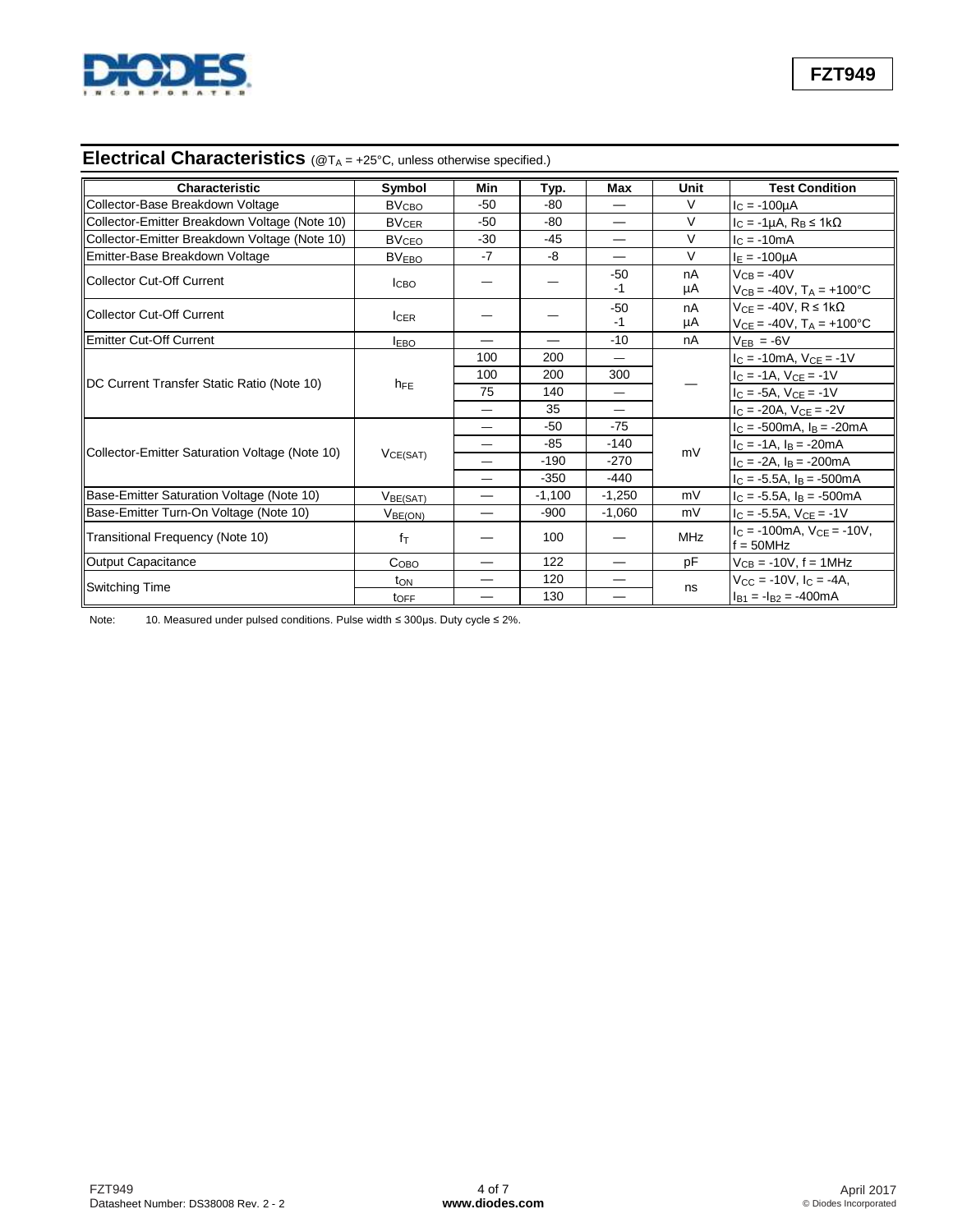

### **Typical Electrical Characteristics** (@T<sup>A</sup> = +25°C, unless otherwise specified.)

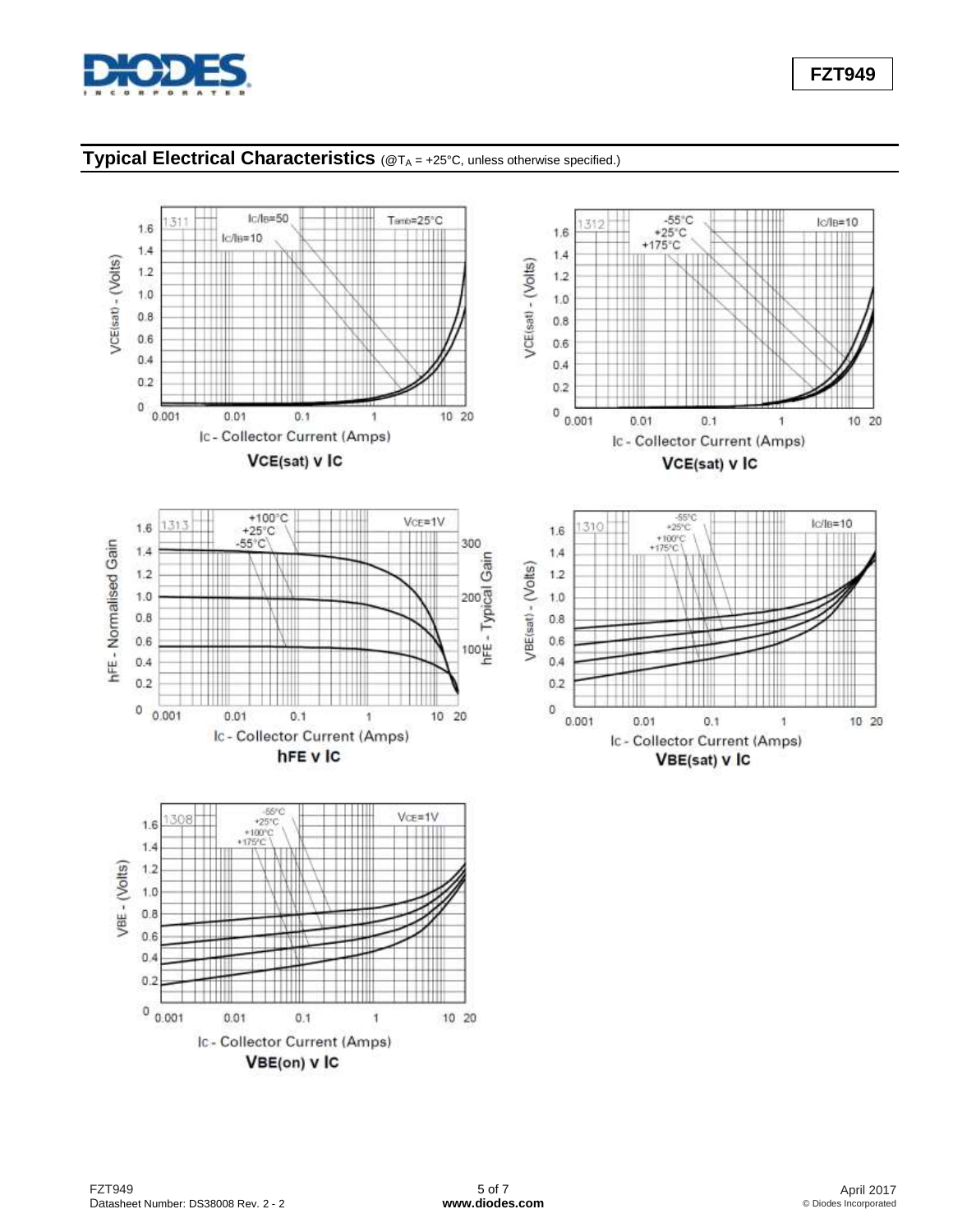

# **Package Outline Dimensions**

Please see [http://www.diodes.com/package-outlines.html fo](http://www.diodes.com/package-outlines.html)r the latest version.



| <b>SOT223</b>            |       |      |      |  |  |  |
|--------------------------|-------|------|------|--|--|--|
| Dim<br>Min<br>Typ<br>Max |       |      |      |  |  |  |
| A                        | 1.55  | 1.65 | 1.60 |  |  |  |
| A <sub>1</sub>           | 0.010 | 0.15 | 0.05 |  |  |  |
| b                        | 0.60  | 0.80 | 0.70 |  |  |  |
| b1                       | 2.90  | 3.10 | 3.00 |  |  |  |
| С                        | 0.20  | 0.30 | 0.25 |  |  |  |
| D                        | 6.45  | 6.55 | 6.50 |  |  |  |
| Е                        | 3.45  | 3.55 | 3.50 |  |  |  |
| E1                       | 6.90  | 7.10 | 7.00 |  |  |  |
| е                        |       |      | 4.60 |  |  |  |
| е1                       |       |      | 2.30 |  |  |  |
| L                        | 0.85  | 1.05 | 0.95 |  |  |  |
| Q                        | 0.84  | 0.94 | 0.89 |  |  |  |
| ensions                  |       |      |      |  |  |  |

# **Suggested Pad Layout**

Please see [http://www.diodes.com/package-outlines.html fo](http://www.diodes.com/package-outlines.html)r the latest version.



**Dimensions Value (in mm)**  $\begin{array}{|c|c|c|}\n\hline\n\text{C} & 2.30 \\
\hline\n\text{C1} & 6.40 \\
\hline\n\end{array}$ **C1** 6.40  $\begin{array}{|c|c|c|}\n \hline\n X & 1.20 \\
 \hline\n X1 & 3.30\n \end{array}$ **X1** 3.30<br>**Y** 1.60 **Y** 1.60<br>**Y1** 1.60 **Y1** 1.60<br>**Y2** 8.00 **Y2** 8.00

**SOT223**